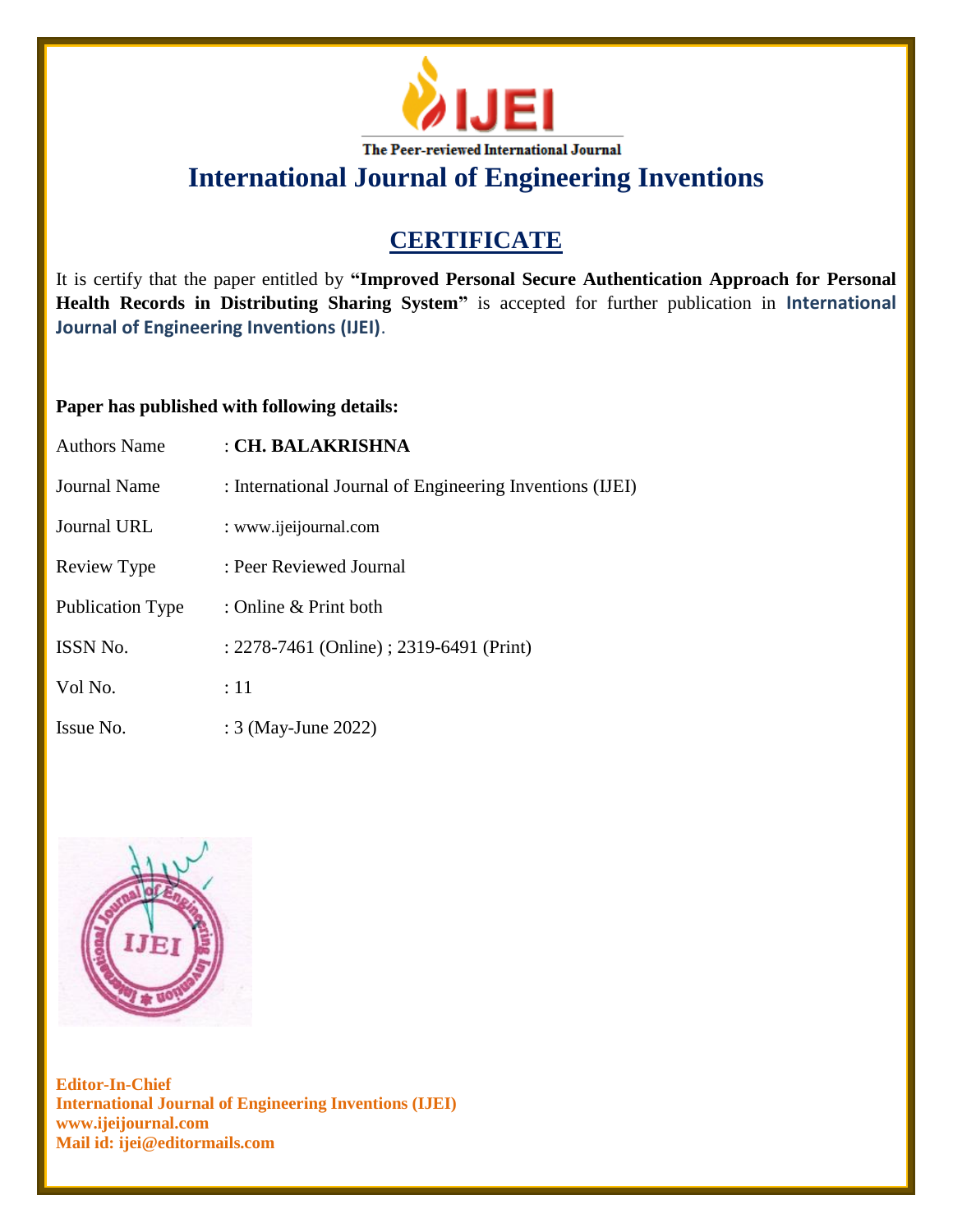

# **CERTIFICATE**

It is certify that the paper entitled by **"Improved Personal Secure Authentication Approach for Personal Health Records in Distributing Sharing System"** is accepted for further publication in **International Journal of Engineering Inventions (IJEI)**.

### **Paper has published with following details:**

| <b>Authors Name</b> | : K. PREMA TEJA                                          |
|---------------------|----------------------------------------------------------|
| Journal Name        | : International Journal of Engineering Inventions (IJEI) |
| Journal URL         | : www.ijeijournal.com                                    |
| Review Type         | : Peer Reviewed Journal                                  |
| Publication Type    | : Online $&$ Print both                                  |
| ISSN No.            | : 2278-7461 (Online) ; 2319-6491 (Print)                 |
| Vol No.             | :11                                                      |
| Issue No.           | : 3 (May-June 2022)                                      |

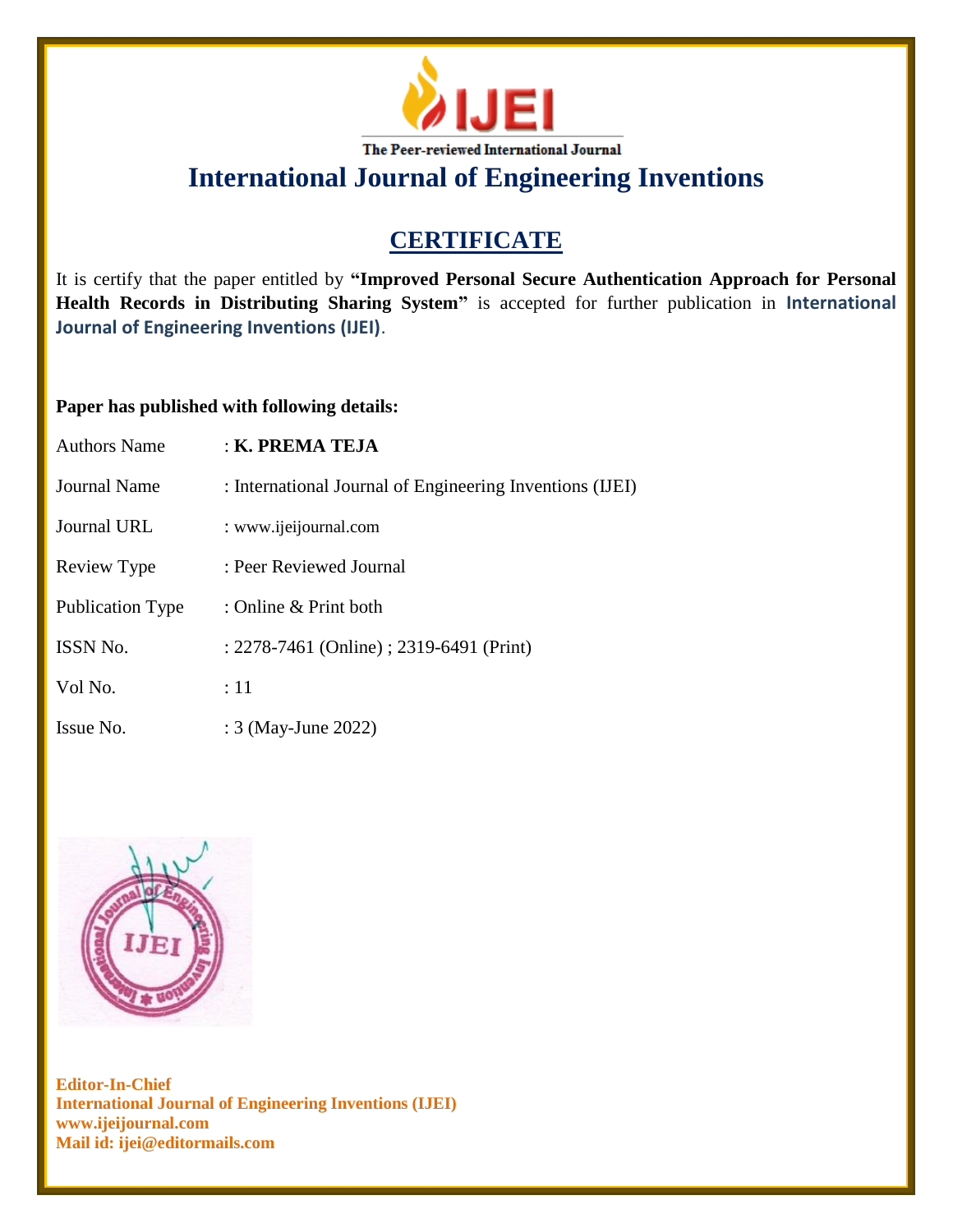

# **CERTIFICATE**

It is certify that the paper entitled by **"Improved Personal Secure Authentication Approach for Personal Health Records in Distributing Sharing System"** is accepted for further publication in **International Journal of Engineering Inventions (IJEI)**.

### **Paper has published with following details:**

| <b>Authors Name</b>     | : V. SHIVA                                               |
|-------------------------|----------------------------------------------------------|
| Journal Name            | : International Journal of Engineering Inventions (IJEI) |
| <b>Journal URL</b>      | : www.ijeijournal.com                                    |
| Review Type             | : Peer Reviewed Journal                                  |
| <b>Publication Type</b> | : Online & Print both                                    |
| <b>ISSN No.</b>         | : 2278-7461 (Online) ; 2319-6491 (Print)                 |
| Vol No.                 | :11                                                      |
| Issue No.               | : 3 (May-June 2022)                                      |

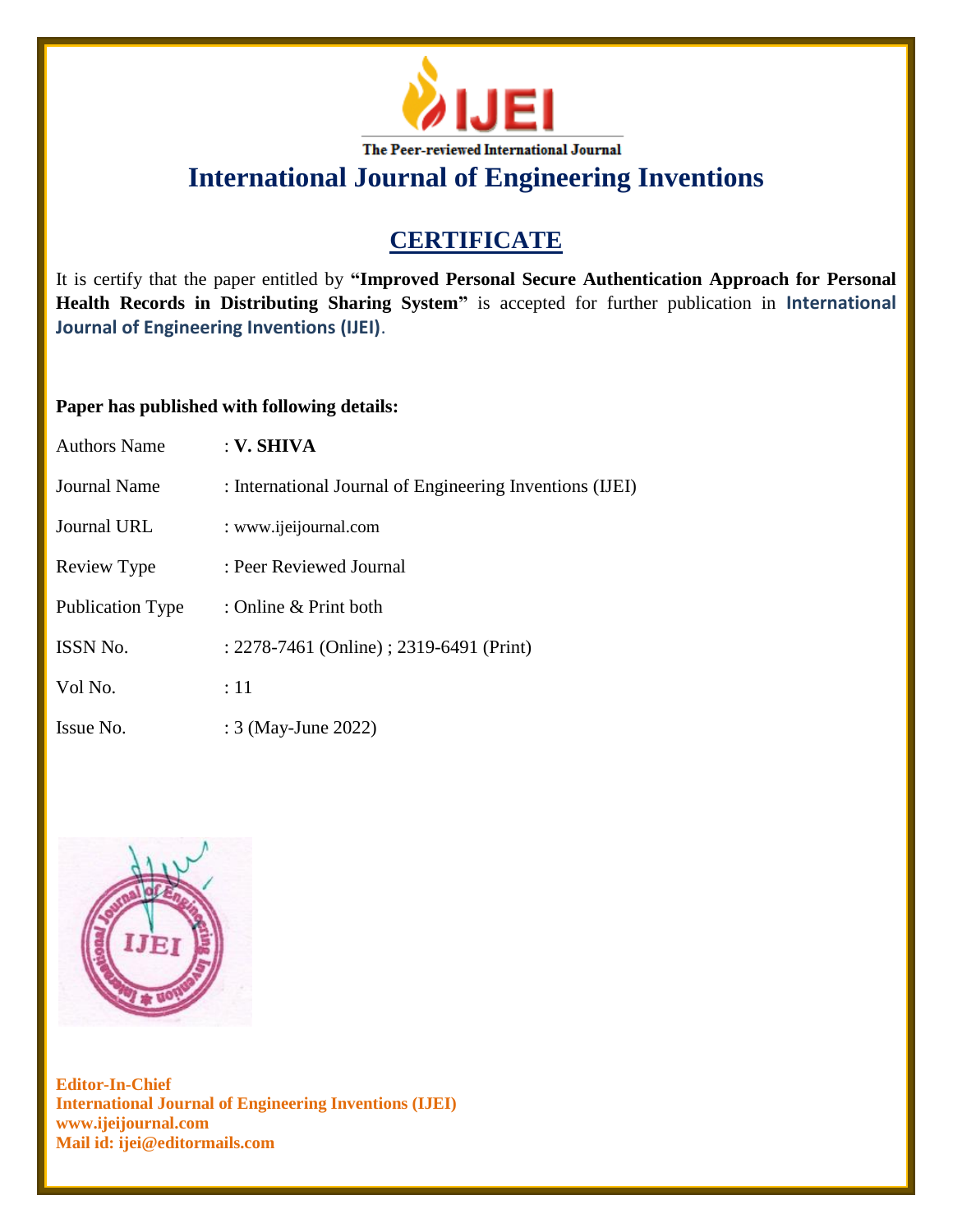

# **CERTIFICATE**

It is certify that the paper entitled by **"Improved Personal Secure Authentication Approach for Personal Health Records in Distributing Sharing System"** is accepted for further publication in **International Journal of Engineering Inventions (IJEI)**.

### **Paper has published with following details:**

| <b>Authors Name</b>     | : N. SIVANI                                              |
|-------------------------|----------------------------------------------------------|
| Journal Name            | : International Journal of Engineering Inventions (IJEI) |
| Journal URL             | : www.ijeijournal.com                                    |
| Review Type             | : Peer Reviewed Journal                                  |
| <b>Publication Type</b> | : Online $&$ Print both                                  |
| <b>ISSN No.</b>         | : 2278-7461 (Online) ; 2319-6491 (Print)                 |
| Vol No.                 | :11                                                      |
| Issue No.               | : 3 (May-June 2022)                                      |